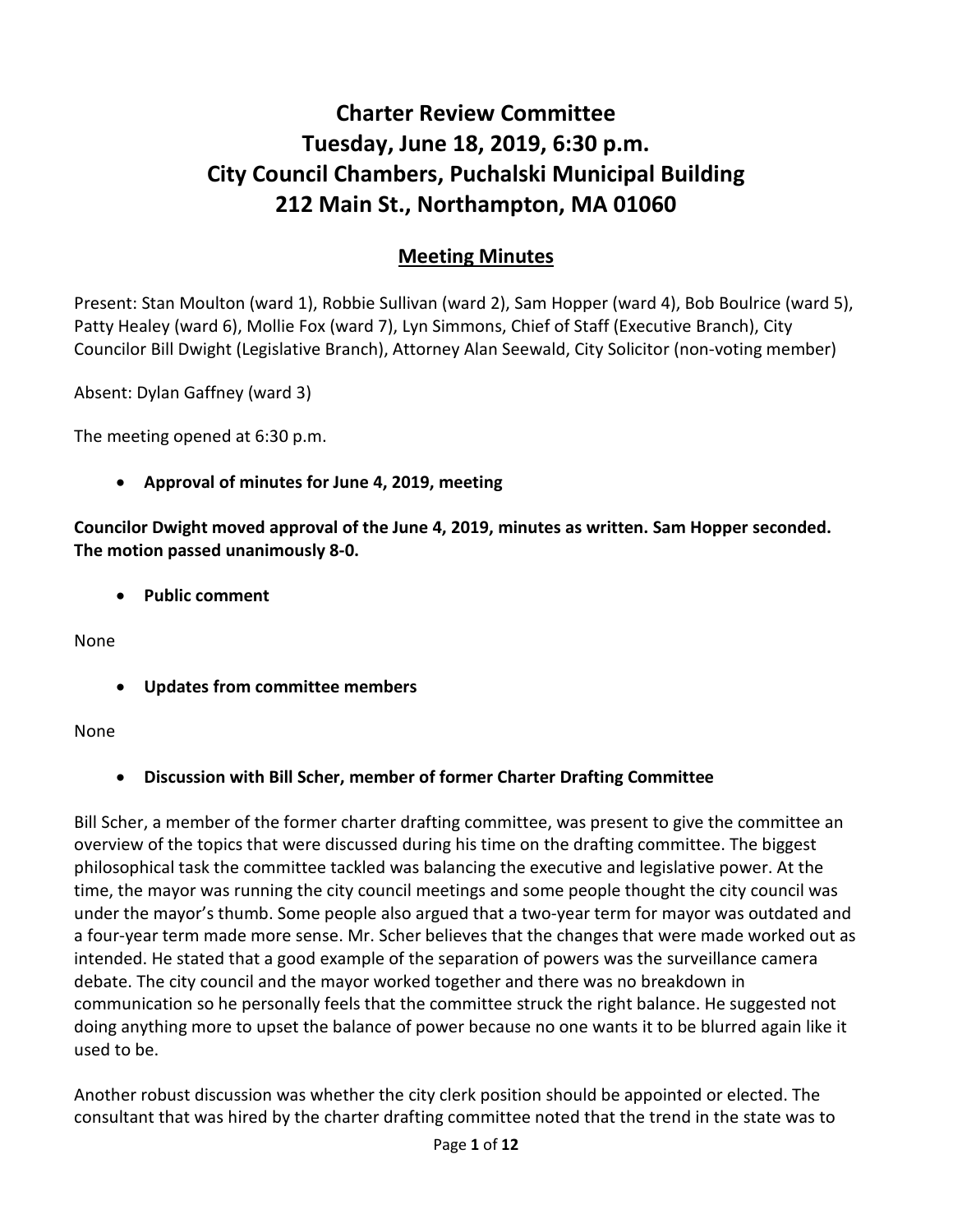appoint the city clerk because it is a position of technical expertise and doesn't require being democratically sanctioned by the public. Northampton made this change with other positions i.e. the Treasurer/Collector. There was a strong opposing view and the chair of the committee made it clear he didn't want recommendations made based on politics, but rather recommendations made that were in the best interest of the city. The committee worried that if it made a recommendation that the city clerk be appointed and it went to a referendum, then the whole charter would fail. The committee was worried about doing something that would cause the whole charter to fail even though, in Mr. Scher's opinion, the consensus was to make the position appointed.

The committee also had a heated discussion about ranked-choice voting and election reform. However, the committee didn't have the luxury to do a deep dive so it was reluctant to make a big change in the election structure without having a fuller discussion with the community.

Mr. Scher furthered that the charter is meant to be a foundation for governance and can't fix everything. One aspect the committee looked at was how to get a better representation and a more diverse city council. He stated that this is something that the charter simply can't fix. Compensation played into this discussion and some people though that the position should be paid more and others believed that city councilors should serve purely for service to the city.

He reiterated that the committee shouldn't feel obligated to solve every last problem but to try and solve the problems that the charter is designed to solve and leave the rest up to the democratic process.

Sam Hopper asked if the charter drafting committee discussed term limits.

Mr. Scher didn't recall a strong argument on term limits but the committee talked briefly about a mayoral recall. He furthered that, in regards to term limits, elections are every two years and if people don't like the way things are going, they can do something about it at the polls. Generally people aren't running for elections and term limits will prematurely kick people out of their seats if they are doing good work.

Chair Moulton asked Mr. Scher to elaborate on whether the charter can provide incentives to increase diversity as it relates to a sliding scale of compensation.

Mr. Scher stated that it doesn't have to be fixed in the charter because the committee could recommend it and the city council could approve it on their own accord. He feels that however much money the city can pay city councilors, they should pay them. This was a contentious question and one that is better suited for a broader public debate every few years so the public can decide what city councilors are worth. Some committee members felt that it was an inherent conflict of interest (COI) to vote on their own pay packages.

Councilor Dwight stated that the concern was how to diversify the committee and one of the arguments was that looking into someone's wealth and how much they make is an invasion of privacy. He furthered that embedding this in the charter will slow down the process.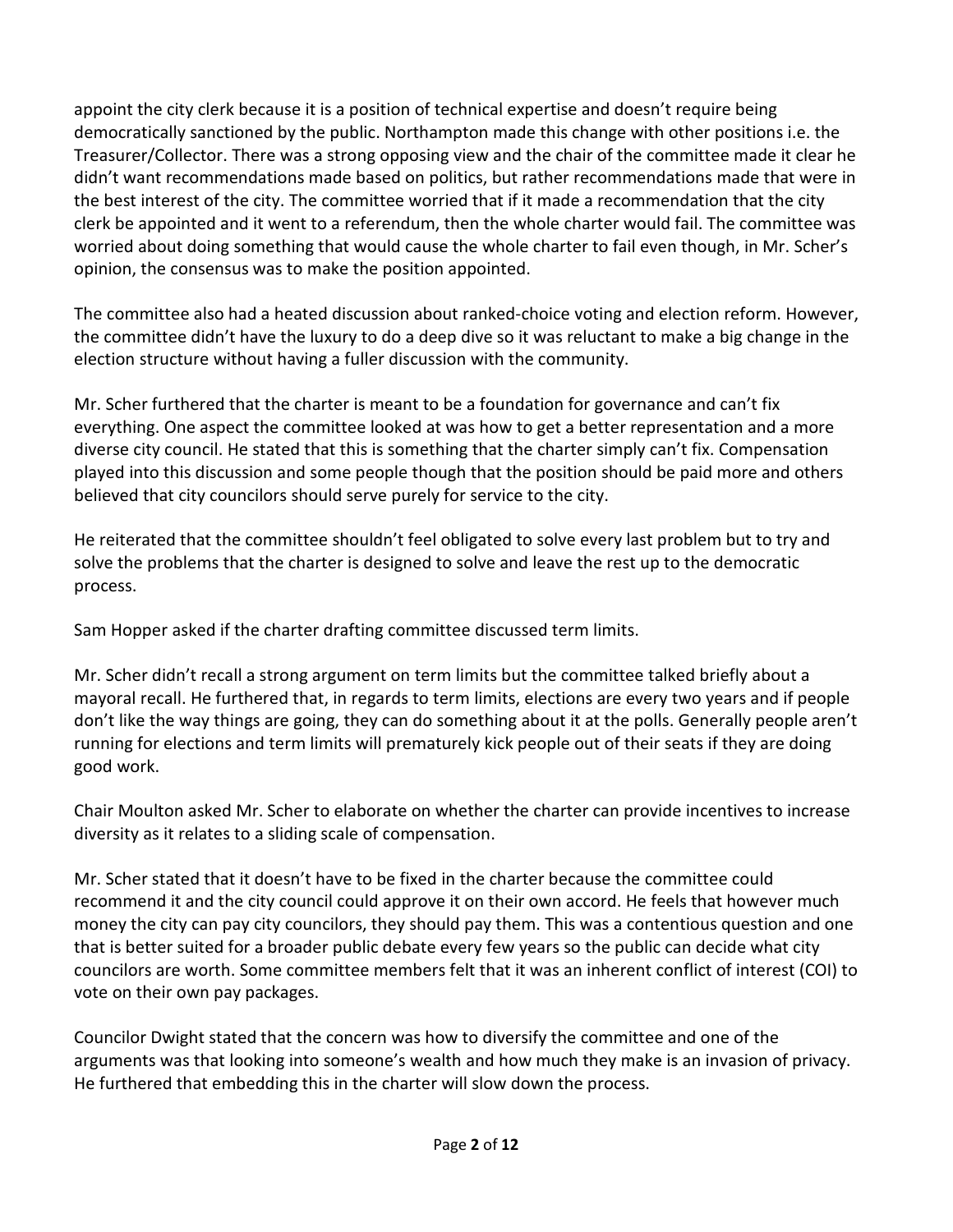Mollie Fox asked if underrepresented communities were engaged in the conversations when underrepresented communities were being talked about.

Mr. Scher stated he doubts it but the committee tried to get a level of engagement and held public forums and individual forums. For example, an individual forum was held at Haymarket and only two people attended. Involvement is a chronic problem and raises the question of how you get communities engaged and involved. The sliding scale of compensation won't be the deciding factor on whether or not someone wants to run for city council.

Mollie Fox stated that part of the problem is to have conversations about compensation and making decisions for underrepresented communities without having underrepresented communities being part of the conversation.

Councilor Dwight stated there is on-going frustration with the lack of engagement in local government and the only time we really know what is going on in an underrepresented community is when there is a crisis. He furthered that the only people in the room tonight are the people that were invited to speak so it's an across-the-board problem. The critical aspect is outreach and then people need to be inspired to come and participate. The down side is that when individuals from outside a community try and get people involved, those individuals are usually suspicious.

Mollie Fox asked, for clarification purposes, what the committee is trying to fix.

Councilor Dwight stated the lack of representation and not knowing the priorities of underrepresented communities.

Mr. Scher stated that people have to step up on their own accord or someone has to go in from outside the community offering help. He stated that running for office is not top of mind when you're living paycheck to paycheck. He doesn't think this is something that will be solved in the charter.

Mollie Fox stated that the committee doesn't have the data but engagement and how to make the process more equitable in allowing people to participate is step one.

Mr. Scher stated that going to underrepresented places is a start but that might not be sufficient because people might not even show up.

Patty Healey stated that the biggest issue is race and there are communities of color that don't engage in local government because they feel disconnected. She furthered that while on the Democratic City Committee, the Affirmative Action seat was always occupied by a white person but when a Spanishspeaking woman held the seat she was afraid to come to the meetings. The woman also said that Spanish-speaking people don't vote because they can't read the ballot.

Robbie Sullivan asked Mr. Scher if the consultant made a recommendation as to what type of city clerk the committee should go with.

Mr. Scher stated that there was not necessarily a flat recommendation but the general trend was an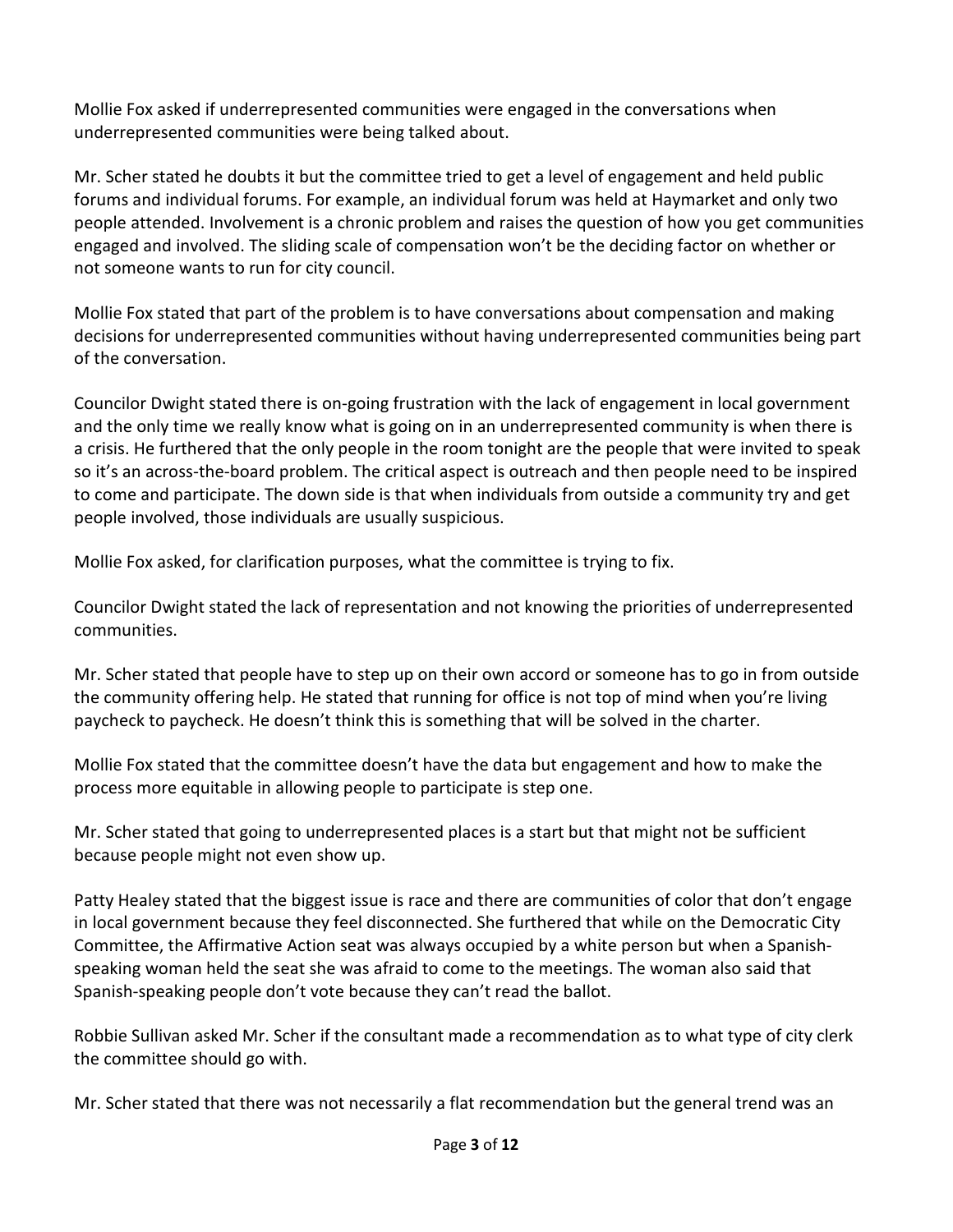appointed city clerk because of technical expertise. He furthered that one argument is that the city clerk is different than the city treasurer because the city clerk handles elections. For example, if the administration appoints the city clerk of their choosing then there is a concern they will rig elections. The other argument with an elected city clerk is that that individual is chosen because of a popularity contest. Neither extreme has happened so it is not an urgent problem. He furthered by saying there aren't a lot of candidates running for open positions anymore so someone could be elected city clerk and not know what they are doing.

Councilor Dwight asked if there was any discussion of town manager/town administrator form of government or selectboard/alderman form of government, etc.

Mr. Scher stated there was a discussion at the beginning but not a deep discussion. Northampton is a well-run city with a good bond rating and attracts new residents so the committee only tweaked the balance of powers by removing the mayor from city council meetings.

## • **Discussion of appointed vs. elected city clerk**

Wendy Mazza, former city clerk, was present to offer her view. Ms. Mazza stated that the city clerk's office has always had a natural progression of city clerks with assistant city clerks or acting city clerks being elected. A natural progression of people knowing the department and knowing the job is important. If there happens to be a city clerk who doesn't know anything about the department it would be a huge problem for the city. Ms. Mazza changed her mind as far as this position being elected because if something ever happened to the current city clerk, there would be no one to step in because the assistant city clerk does not live in Northampton. If the position was appointed, then the city could advertise the position or reach out to other communities and offer the job to someone who knows the job.

Councilor Dwight mentioned that the person holding the position has to have a good understanding of Massachusetts General Law and if they don't, it could put the city in considerable liability.

Ms. Mazza stated that there is a lot of oversight over the city clerk's office (Secretary of State for elections and the Registry of Vital Records and Statistics for vital records) so whoever appoints the city clerk won't be able to tell them what to do because there are laws and protections in place. Ms. Mazza believes the city clerk position should be handled the same way as the city treasurer position was handled with special legislation and not put on the ballot. At this point, Ms. Mazza's opinion is that the job should be appointed because there is no job description and it could be anybody off the street.

City Councilor Marianne LaBarge stated that the city clerk position should be a non-elected position like the other department heads because all the other departments are running very efficiently. She furthered that the only qualifications for being an elected city clerk is to be 18-years-old or older, a resident of Northampton and a registered voter of Northampton, and not having been convicted of certain crimes. Northampton has been fortunate to always have a qualified individual in the office that could run for city clerk but that might not always be the case. If the position is appointed by the mayor with approval by the city council, then the mayor and the administration could establish qualifications such as education and experience because right now there is no job description and the city clerk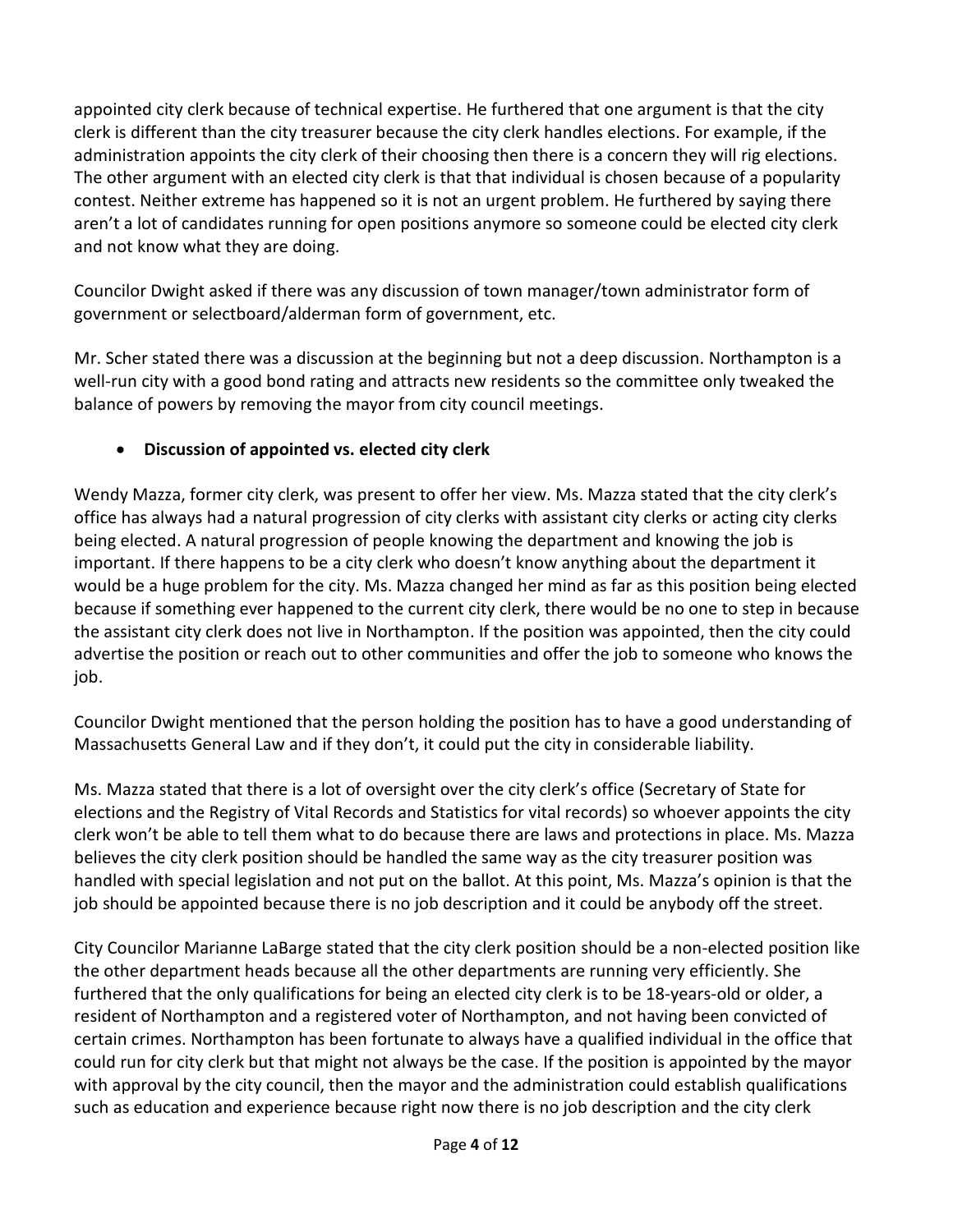answers only to the voters. An appointed city clerk will allow for a larger field of qualified candidates to ensure the best candidate is chosen. Additionally, if an appointed city clerk turns out to be a bad appointment, there would be a mechanism for dismissal when right now nothing can be done because the city clerk answers to the voters.

City Clerk Pam Powers stated she respects the decision of the committee and is disqualifying herself from the conversation. She believes there is a COI if she gives her opinion.

Councilor Dwight asked if City Clerk Powers could confirm if the job has dramatically changed over the years and if the job is beyond the scope of anyone walking in off the street.

City Clerk Powers stated that the position is vastly different from when she started and the technical requirements of the office have become more complicated with more Freedom of Information Act requests and more requirements in election transparency.

Robbie Sullivan asked City Clerk Powers what the difference is in being the city clerk of a hospital community.

City Clerk Powers stated it's not just hospitals but nursing homes and any facility that generates a vital record. The city clerk's office processes up to 800 births a year which makes the volume of requests more difficult. She stated that in the past month alone the office processed 10 amendments to vital records and they are complicated transactions. The office deals with the hospital, seven nursing homes, funeral directors, medical examiners, etc. Requests for vital records have grown about 25% since the implementation of Real ID and will continue to grow until everyone has their Real ID.

Bob Boulrice asked City Clerk Powers, if she is able to serve in a longer term capacity, if there will be training opportunities so that her staff can step into her role when she is unavailable.

City Clerk Powers stated there are already these avenues today. For example, she just returned from a training in Plymouth and members of her staff have shown interest in a municipal clerk's accreditation.

Mayor Narkewicz was present to speak to this topic. He stated that there are 48 cities in Massachusetts and 43 have appointed city clerks. Municipal governments are becoming more professionalized by delivering vital services. The city clerk's office is a city department with city employees who are represented and the city clerk supervises the office, manages the budget for the office and is the one department head that is segregated. He furthered that the city clerk's salary package has fallen behind its peers because it's not on a professional salary scale. Another issue is that the city clerk runs the elections while their name is on the ballot. There is an exemption for town clerks running elections but not for city clerks. Largely because there are only five left in the state. Mayor Narkewicz believes this is the final piece of modernizing the city's charter. He believes that picking someone to manage the city's \$100 million checkbook by popularity contest (treasurer/collector) didn't seem right and the idea of picking someone by popularity contest to be in charge of vital records isn't right either. He is concerned about having the city council appoint and supervise the city clerk because they are a multi-member board that only works part-time and meets only in public.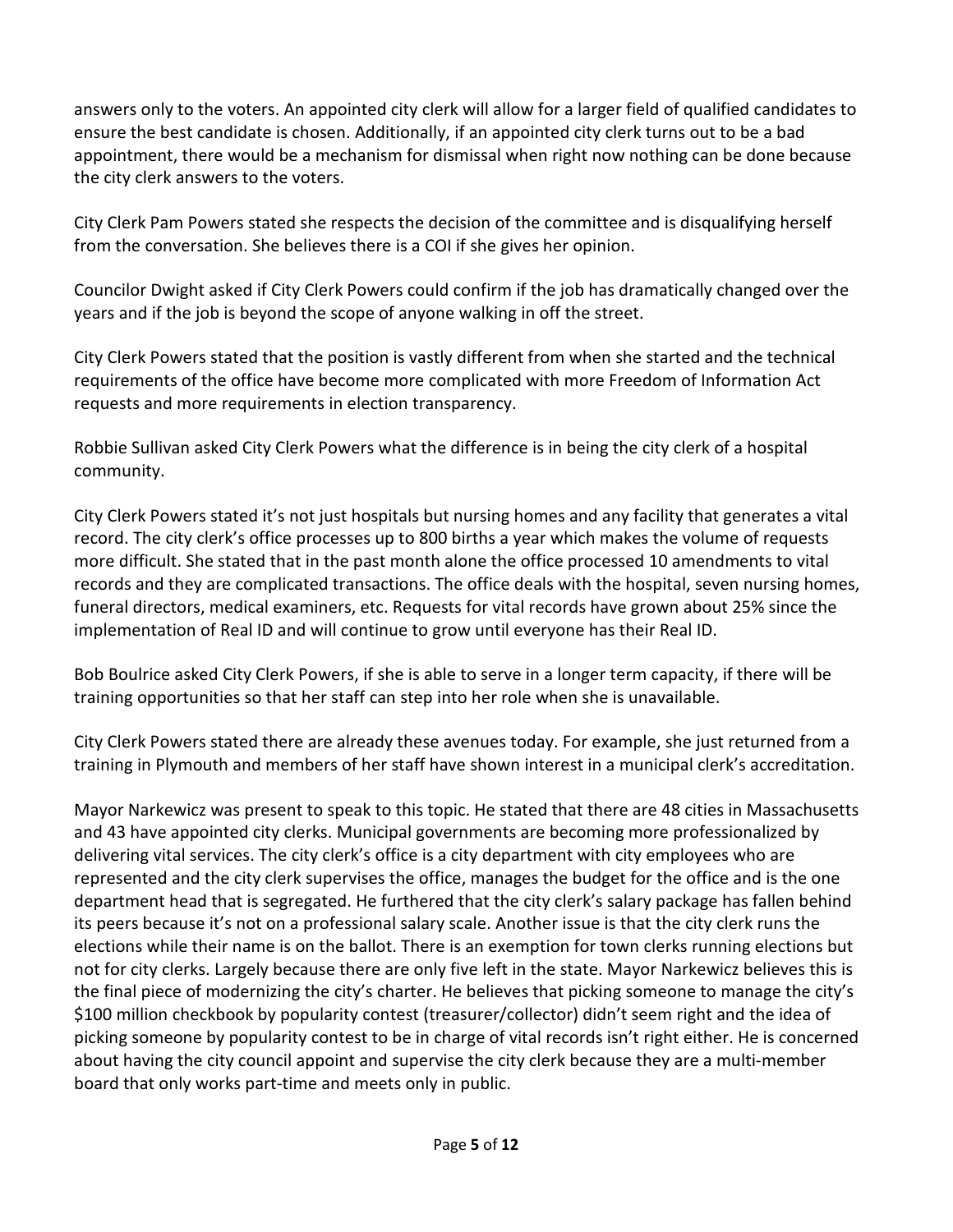Councilor Dwight stated that there is no other position that is publicly vetted so it's a challenge when it comes to protecting an employee's privacy. It's also unfair to the employee to have council appointment oversight over a professional position.

Patty Healey suggested figuring out a clear job description.

Mayor Narkewicz stated that if this position is to become professionalized, the HR department would create a job description and it would be placed on the professional salary scale.

Chair Moulton stated he spoke with Adeline Murray and Christine Skorupski (former city clerks) and neither of them could attend the meeting but they told Chair Moulton that they didn't see any reason to change the position from elected to appointed. They both felt that the city clerk serves the people of Northampton so the people should be the clerk's boss. They would be concerned about the appointment process because if the city council was the appointing authority then the clerk would have multiple bosses and if mayor had appointing authority they feared it would be a political appointment.

Robbie Sullivan spoke with three city clerks from Massachusetts. The first was Keith Rattell, elected city clerk in Chicopee, who said, "It is more beneficial to be elected and not good to be under somebody's thumb, whether it's the mayor or the City Council." "Politics can be a battle ground… I answer to the people." "It's important, if the clerk is in charge of the ballot box, to be an independent authority because you're dealing with people's 'right to vote'." Mr. Rattell said the last mayor, eight years ago, started a petition to extend the mayoral term from 2 to 4 years. There were claims that many signatures presented to him were forged so the issue was taken to court. He said that had he been appointed by the mayor, it would've been very difficult to say anything, and could've cost him his job. Mr. Rattell believes that candidates "should campaign on their skills and knowledge, and the voters will figure it out."

Robbie Sullivan spoke with Wes Slate, city clerk of Beverly, who is appointed by the city council. He said, "The city clerk has been appointed by the city council since 1996 when the new charter was voted in. It settled on a strong mayor with a two-year term as CEO and department heads report to the mayor. The city council power was decreased, but the charter committee made the city clerk elected by the ninemember council. Mr. Slate is in his 4th year and deals mostly with the council president, as an agent of the city council. He said, "It gives a leg up to the legislative branch and makes it more independent." He furthered by saying, "The charter committee also created a new position, the city council budget/management analyst, an independent voice for the city council with full access to city department heads, and a say in 'How do we pay for it'?" The analyst is paid by the hour, up to half the salary of the city finance director." It is Mr. Slate's strong opinion that the city clerk should be "more connected to the city council than the mayor."

Robbie Sullivan also spoke with Brenna McGee, elected city clerk in Holyoke who provided a written statement, "In my role as City Clerk I am an elected position but still considered a department head and I am allowed to choose my own assistant which I feel benefits the office because I am best qualified to know the needs of the office and what our staffing needs are opposed to having appointments made for me. It keeps my office independent from outside political pressure. Giving the residents the right to choose the City Clerk also take away the politics of having the appointment made by either the Mayor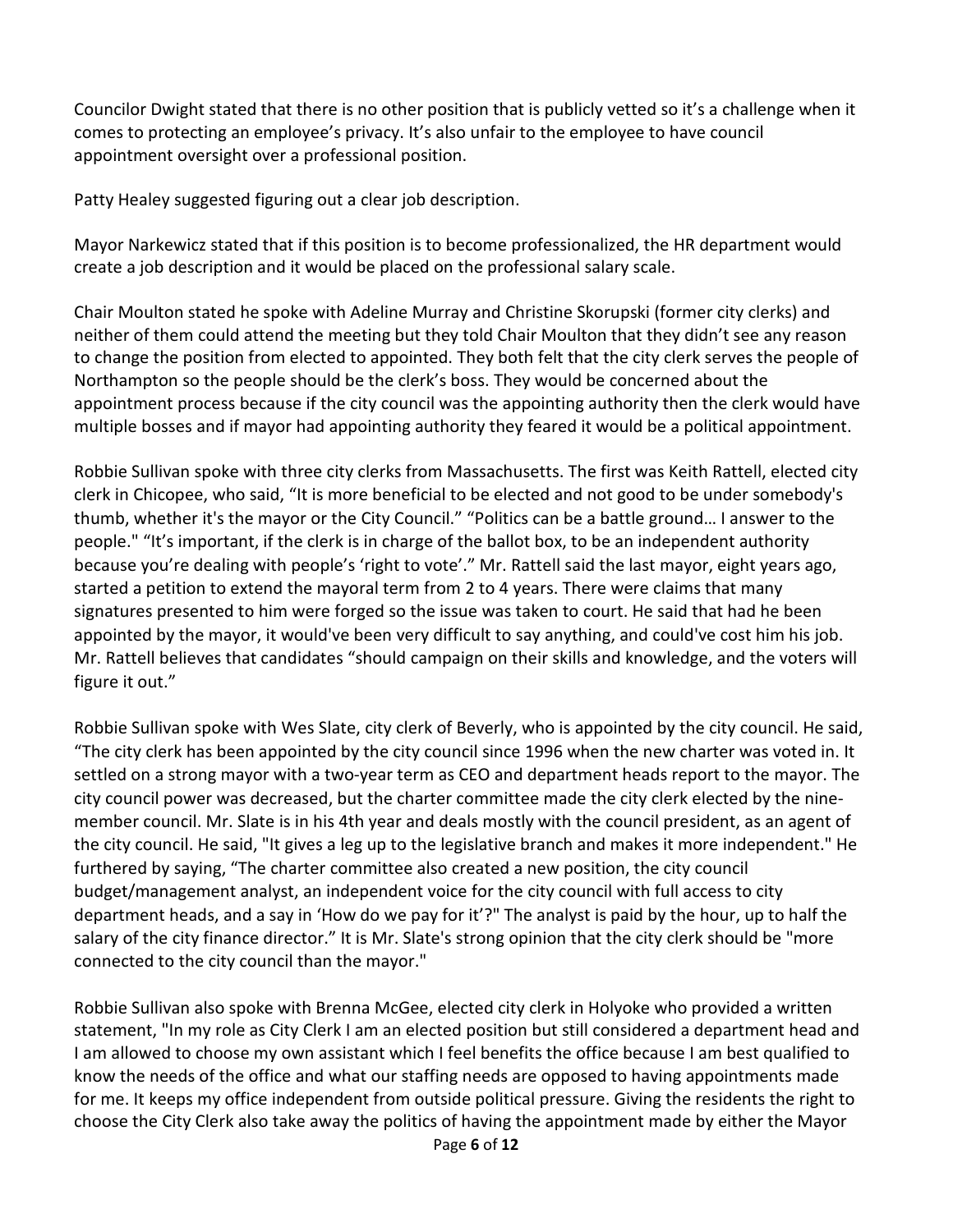or the City Council. I also feel as the person running the elections I shouldn't be chosen by a person or group of people that would be seeking re-election. As an elected official you are directly accountable to the people that elect you rather than just a small board or a mayor. Also, I am believer that department heads should also live in the city or town they are serving and being an elected city clerk ensures you live in the city you are holding the position. Lastly, I feel there is no valid reason why the right to vote on this very important position should be taken away from the citizens."

Mayor Narkewicz stated that the city council is a check on the mayor when it comes to making appointments. He also stated that it would be ridiculous if the mayor was running an election with his name on the ballot and if the city council was running an election with their names on the ballot. This is why there is a trend of moving away from elected positions.

Lyn Simmons offered that currently department heads, with the exception of the city clerk, are all appointed by the mayor and confirmed by the council so this practice already exists.

Lyn Simmons stated she is concerned that there was no coverage or press regarding the city clerk topic but there was with the election forum. She suggests holding a public forum, even if it's just written comments.

Bob Boulrice asked if something could be written in the paper that stated the committee has the intention of voting on this topic and welcome feedback.

#### **The committee took a straw vote. Councilor Dwight moved to recommend the city move to an appointed city clerk. Patty Healey seconded.**

Bob Boulrice questioned whether something could still be written in the newspaper.

Chair Moulton stated it could.

## **The motion passed unanimously 8-0.**

Robbie Sullivan shared her sentiments about eliminating an elected position because it seems like it is going against democracy. However, the progression of the position and making it an appointed position makes sense.

Robbie Sullivan will invite Wes Slate, the city clerk of Beverly, either via Skype or in person, to the committee's August 20th meeting to discuss this topic.

Chair Moulton stated that the committee will publicize this topic and schedule a vote for September.

## • **Discussion of possible amendment to Section 3-7 (Temporary Absence of the Mayor) (see attachment)**

Mayor Narkewicz introduced an amendment to section 3-7. He stated that the way this was written has never played out in real life. When he is out of the city for an extended period of time and isn't able to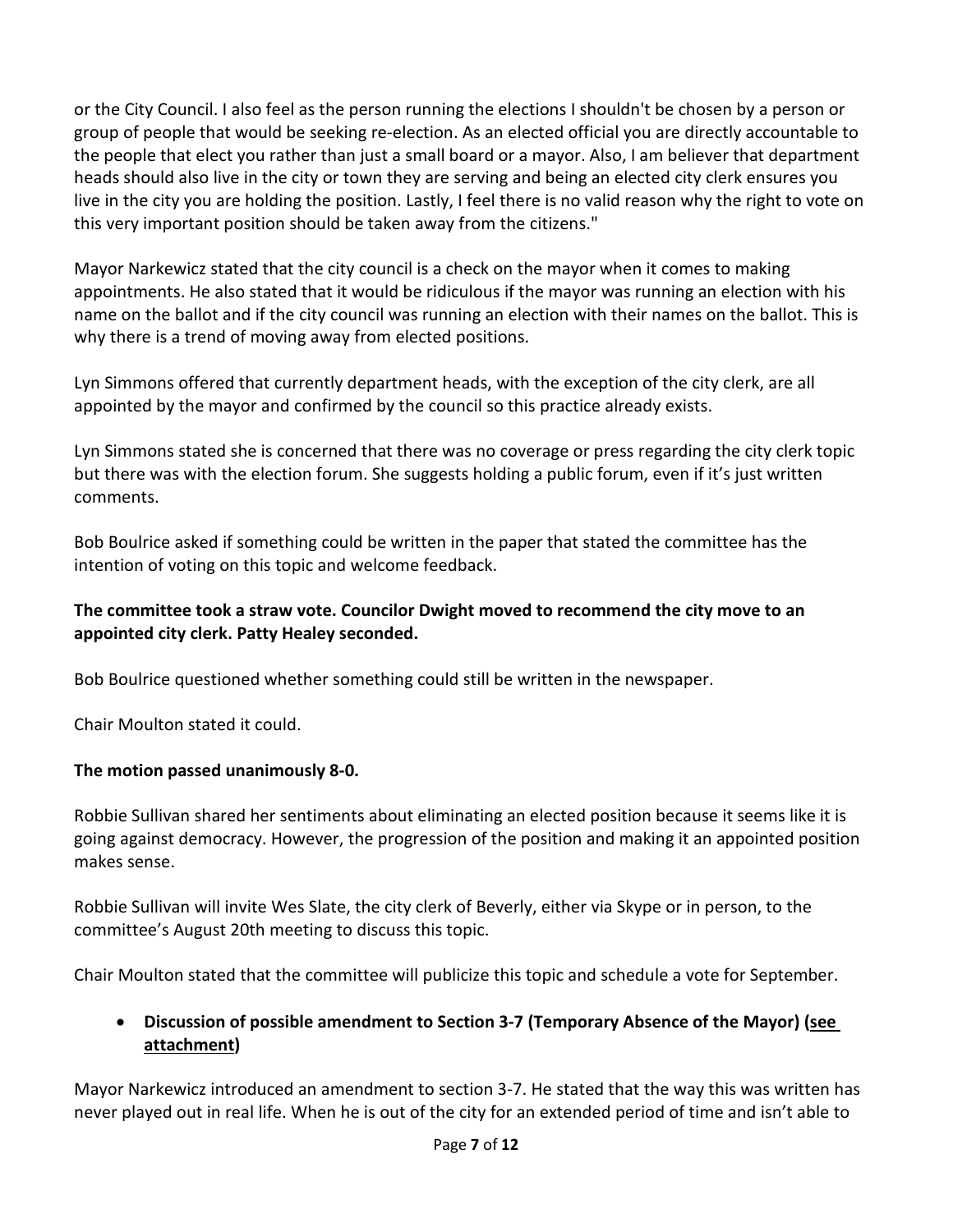physically sign things, then he invokes section 3-8, Delegation of Authority by Mayor, of the charter to delegate certain authorities i.e. signing contracts. He furthered that if he is gone for international travel then he would proactively go to the city council to invoke section 3-7 of the charter. With the proposed amendment, the city council still has the authority to say that if the mayor is going to be away for 10 business days or less than the mayor should notify the council in writing and designate authority. It is also clear what can be delegated and what can't be. And, if the mayor is going to be gone longer than 10 days, then notifying the city council still applies and the city council president will serve as the acting mayor. Mayor Narkewicz believes it is better to have someone who is elected by the voters to be running the city for a longer period of time.

Councilor Dwight asked, in this scenario, who would declare a state of emergency.

Mayor Narkewicz stated that in the modern world there are ways to sign a declaration of emergency wherever you are and the fire chief is the emergency manager.

Bob Boulrice asked if electronic communication would suffice in this scenario.

Attorney Seewald stated that the mayor will file a letter with the city council and the clerk but it doesn't need to be put in the charter what type of letter, because in this era everyone accepts scanned and emailed letters.

Chair Moulton asked for an example of the less than 10 day scenario.

Mayor Narkewicz stated it is mainly contract signing and signing payroll and warrants which would be delegated to the Chief Financial Officer, who already signs contracts.

Chair Moulton stated there will be a vote scheduled for the July 16th meeting.

• **Discussion of proposal to extend conflict of interest to immediate family members in Article 2 (Legislative Branch) Section 2-3 (Prohibitions); Article 3 (Executive Branch) Section 3-1 (Mayor: Qualifications; Term of Office; Compensation; Prohibitions); and Article 4 (School Committee) Section 4-3 (Prohibitions) (see attachment)** 

Mayor Narkewicz stated that the he always assumed that his immediate family couldn't work for the city although it isn't explicit in the charter. In most COI related laws it extends to the official and their immediate family. He stated that there is already a prohibition of elected officials holding another city office so this amendment takes the restriction one step further. There are two school committee members this year whose spouses are school employees and members of the union so they've had to recuse themselves from collective bargaining sessions and anything relating to the budget. He furthered that if he was going to extend this provision to the mayor that he would extend it to all elected officials. Smith Vocational trustees should also be included because they act as a school committee.

Councilor Dwight stated that he agrees with this provision for the mayor and the school committee because they hire employees but when it relates to city council, it eliminates potential candidates from running for office if a child or a spouse is already working for the city. Even a family member who mows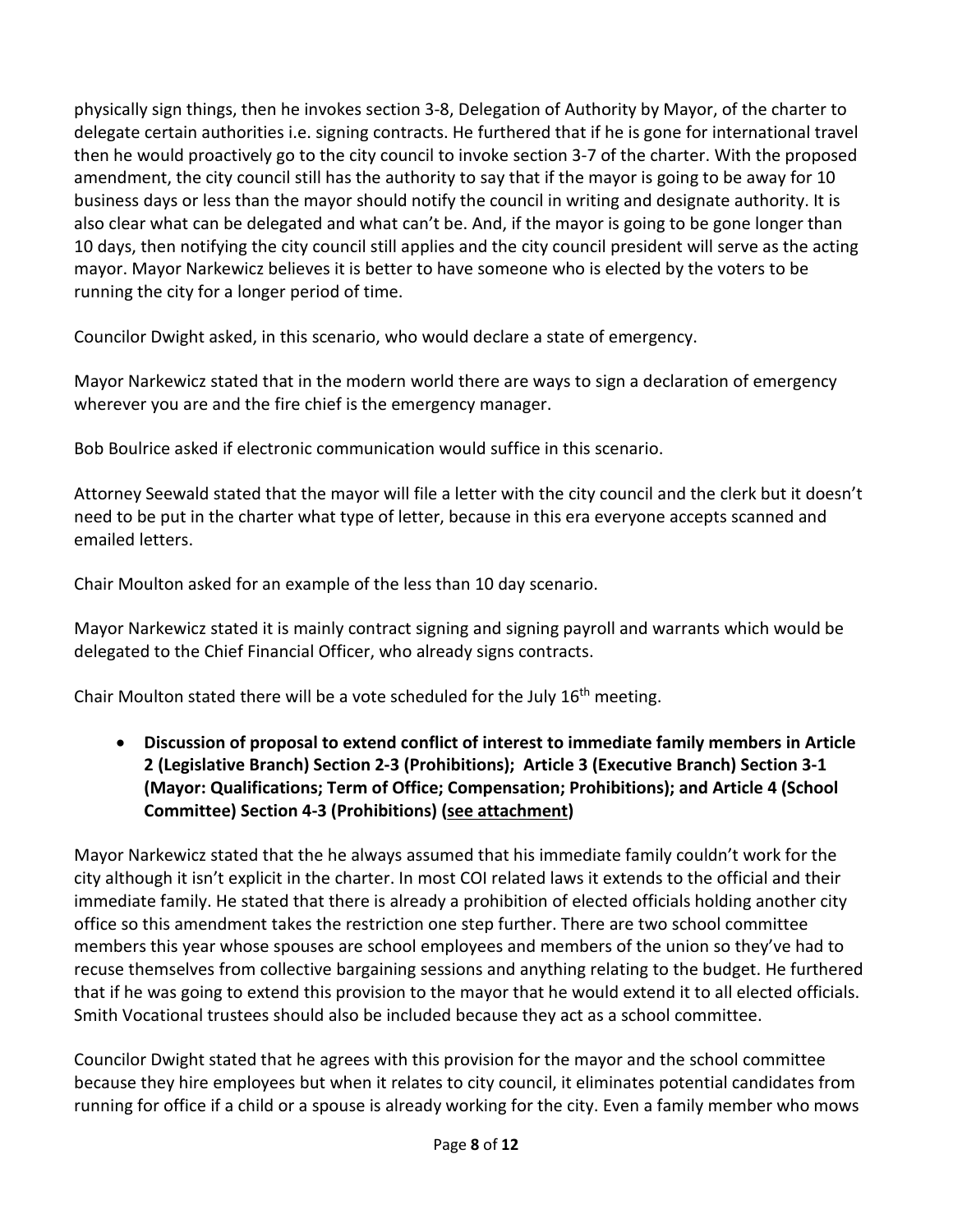lawns will disqualify someone for running for city council when the city council has no authority of that person or that position.

Mayor Narkewicz stated that he has executive sessions with the city council to talk about collective bargaining and if someone is married to someone in one of those collective bargaining units then he wouldn't want that city councilor in executive session.

Councilor Dwight stated that is the nature of executive session. If someone is speaking out of executive session, that is a violation already.

Mayor Narkewicz stated that city councilors would then need to approve funding for a contract which would then be a direct financial interest if a city councilor's immediate family member is a member of the bargaining unit.

Councilor Dwight is concerned about discouraging individuals from running for office.

Sam Hopper asked if this provision would apply if a school committee spouse or immediate family member was working for a city department instead of the school department.

Mayor Narkewicz stated it could be crafted to indicate whether the immediate family member is an employee of the city or the schools.

Sam Hopper asked if there should be an indication of time, i.e. a cooling-off period.

Mayor Narkewicz stated there could be but hasn't thought that far ahead.

Mayor Narkewicz wanted to add one thing relative to an earlier discussion. The city received a grant from Pioneer Valley Planning Commission (PVPC) to do a re-energizing democracy project that produced a 34 page report. A lot of the report focused on underrepresented communities that include surveys, outreach, forums, etc. Mayor Narkewicz will sent the report to Annie Lesko who will forward it to the committee.

Chair Moulton asked if Forbes Library Trustees and the Community Preservation Committee (CPC) should also be included in the proposed provision.

Attorney Seewald stated that the CPC doesn't hire anybody.

Mayor Narkewicz stated that Forbes Library Trustees are not city employees and are already covered under normal COI laws.

Attorney Seewald furthered that state law allows cities and towns to make more restrictive COI laws than state laws and isn't sure what that means for individuals who are not city employees and who are ultimately overseen by the voters. Attorney Seewald will look into this matter.

Councilor Dwight asked if the current state COI laws fall short.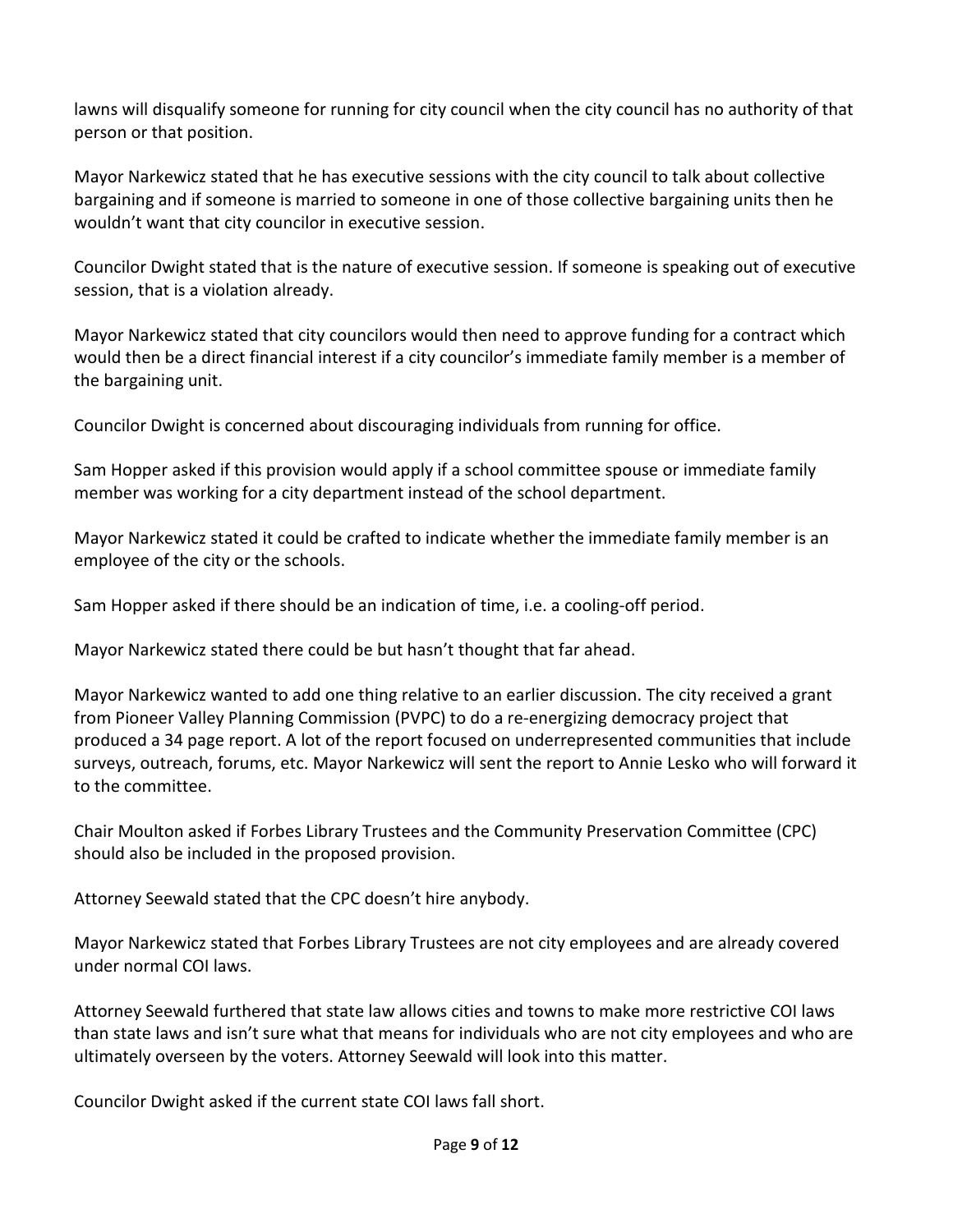Attorney Seewald stated that the proposed changes is an absolute prohibition and are more restrictive than state law as there is no prohibition for family members of city employees holding positions in certain situations.

Attorney Seewald furthered that this provision will eliminate people that give jobs to their kids instead of to people that might be more qualified and more deserving of the job. The other side of the argument is that this is a solution in search of a problem.

Bob Boulrice is concerned about this provision being imposed on the school committee because a lot of people will be prohibited from running if they are related to a teacher. He furthered that the candidates that are most interested and engaged are most likely relatives of school employees.

Mayor Narkewicz stated it was not his intention to disqualify someone from running but it was very apparent and difficult with two members of the school committee recusing themselves because of a conflict of interest.

• **Discuss and vote on possible removal of designation "candidate for re-election" from the names of incumbents on municipal ballots** 

## **Councilor Dwight moved to remove the tabling of this item. Sam Hopper seconded. The motion passed unanimously 8-0.**

Sam Hopper stated that this provision is outlined in MGL and one hesitation the committee had asking the city clerk to do something that went against MGL but there are a lot of recommendations being made by the committee that go against MGL.

Councilor Dwight stated that he is in favor of this change and asked if the committee petitions the secretary of state or the legislature.

Attorney Seewald stated that it would be a special act which overrides MGL and the legislature has the authority to do that.

**Councilor Dwight moved to recommend removing the designation "candidate for re-election" from the names of incumbents on municipal ballots. Sam Hopper seconded. The motion passed unanimously 8-0 by roll call vote.**

• **Plan outreach to under-represented communities**

Mollie Fox stated that a lot of her work for her job is concentrated around equity and how to engage underrepresented communities. The exclusion of people of color from decision-making is a systemic problem. People of color are direct stakeholders and must be afforded a role in the process. She furthered that as the charter review committee, there is a need to think about the ways that institutionalized racism is practiced. Mollie read 10 points from an article that she believes is worthwhile for the committee to think about (see attached).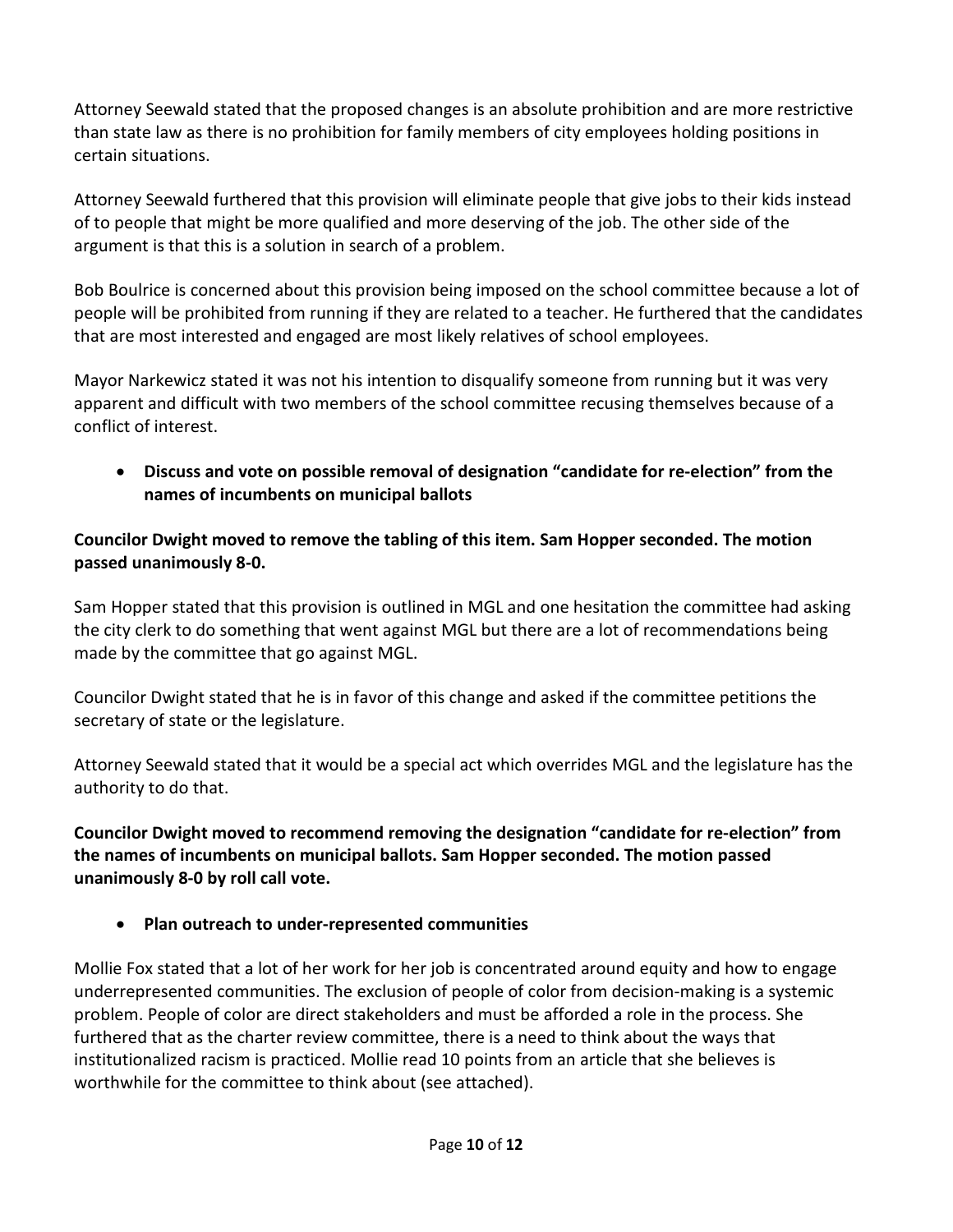Mollie Fox also read questions from a seven-step guide that can aide in ensuring the charter review committee has a powerful mix of stakeholders.

- 1. Who is most adversely affected by the issues being address?
- 2. Who faces racial barriers, biases or exclusions from power related to the issues?
- 3. How are people of different racial groups differently situated or affected by these inequities?
- 4. In an idea world, what would the racial composition of this committee look like?
- 5. In what ways are stakeholders most affected by the inequities?
- 6. What has been done before and how can these efforts that are already existing be integrated into what the charter review committee is doing? This could mean hosting meetings in different locations, with different hours and possibly making childcare available.
- 7. What are ways that stakeholders who are adversely affected can be further engaged?
- 8. How can diverse communities be engaged from the outset so they have a real opportunity to shape solutions and strategies?
- 9. How can community engagement be inclusive, representative, and authentic?
- 10. How will stakeholders exercise real leadership and power?
- 11. Who can be allies and supporters and how can they be engaged?
- 12. Who needs to be recruited or invited to join the effort to address the issue?
- 13. Who will approach them? How? What? What will they be asked to do to get involved?

Chair Moulton believes the report that Mayor Narkewicz mentioned will be a good starting point and it will address some of these questions that have been raised.

Councilor Dwight stated the committee cannot exclude the notion of classes and classism which is talked about less. He furthered that Northampton is predominately identified as white and its communities of color are isolated in pockets and more on the outskirts. These are dynamic communities that do not feel connected to Northampton. He furthered that this is a deeper dive but it is important to identify how it fits into the charter.

Chair Moulton stated that a good amount of time will be devoted to this topic at the July 16<sup>th</sup> meeting to discuss a plan of engagement and to get a better understanding of the populations that the committee should be reaching out to.

Patty Healey will go to the Pioneer Valley Workers Center to ask some questions about democracy in Northampton. If there is an interest in the discussion, she will take the next step.

Mollie Fox stated that it is not about having underrepresented communities doing the work and educating the committee. It is on the committee to educate themselves which means going to underrepresented communities and events. Mollie doesn't recommend going to communities without having a sense of what their community has gone through.

Sam Hopper pointed out that there is a sense of urgency because there is a deadline. Also, she is hoping for a clearer understanding of what the outcome of this discussion is expected to be.

Attorney Seewald stated that the committee can form a subcommittee, post meetings and meet